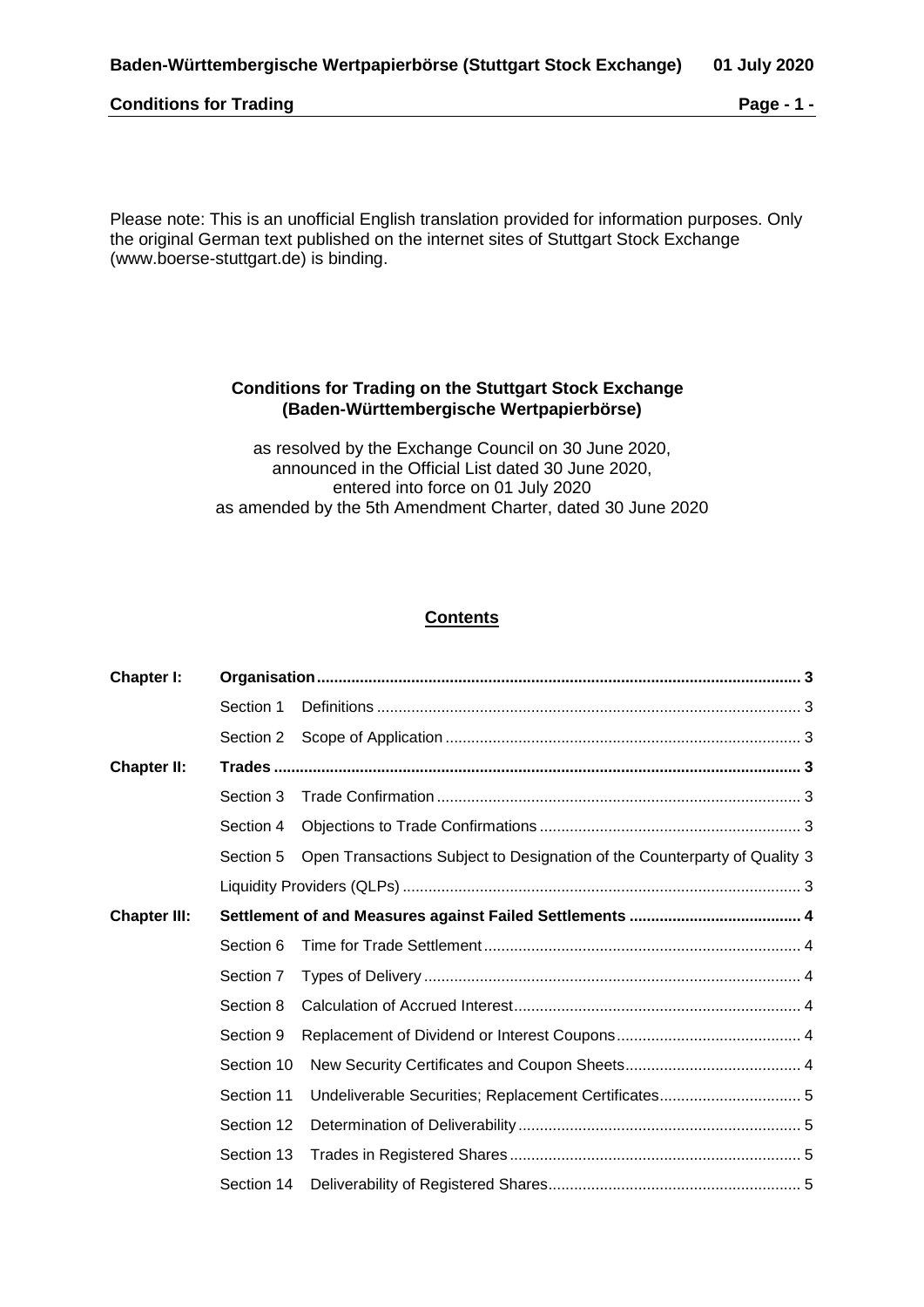# **Conditions for Trading Page - 2 -**

|                    | Section 15             |                                                              |  |
|--------------------|------------------------|--------------------------------------------------------------|--|
|                    | Section 16             |                                                              |  |
|                    | Section 17             |                                                              |  |
|                    | Section 18<br>Currency | Inclusion of Exchange Rates for Bonds Denominated in Foreign |  |
|                    | Section 19             |                                                              |  |
|                    | Section 20             |                                                              |  |
|                    | Section 21             |                                                              |  |
|                    | Section 22             |                                                              |  |
|                    | Section 23             |                                                              |  |
|                    | Section 24             |                                                              |  |
| <b>Chapter IV:</b> |                        |                                                              |  |
|                    | Section 25             |                                                              |  |
|                    | Section 26             |                                                              |  |
|                    | Section 27             |                                                              |  |
|                    | Section 28             |                                                              |  |
|                    |                        |                                                              |  |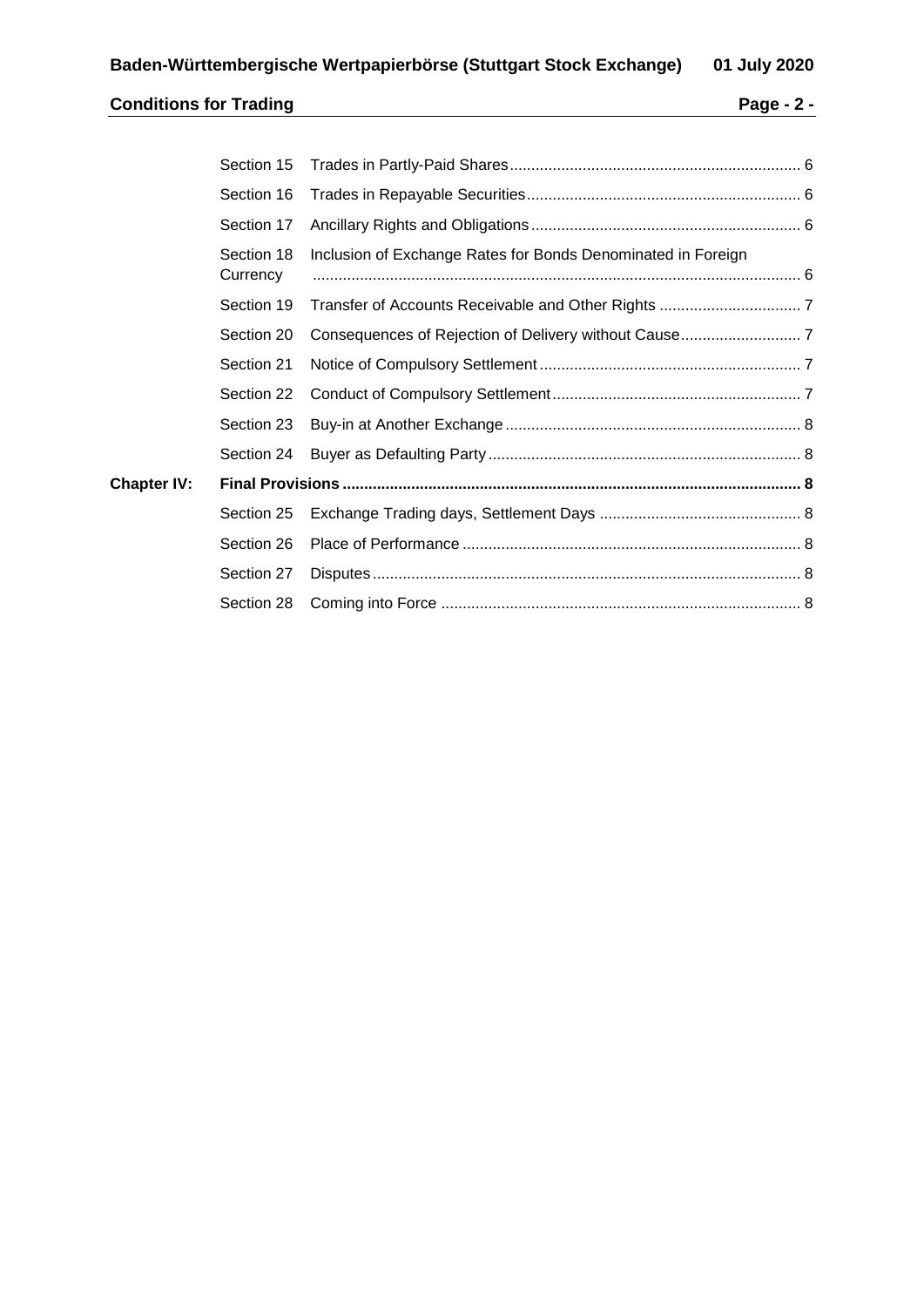# **Conditions for Trading Page - 3 -**

# <span id="page-2-0"></span>**Chapter I: Organisation**

# <span id="page-2-1"></span>**Section 1 Definitions**

The definitions as set out in section 1 of the Exchange Rules as amended from time to time shall apply.

# <span id="page-2-2"></span>**Section 2 Scope of Application**

Trades in securities, which are effected within the electronic trading system on the Exchange, are deemed to be effected upon the following conditions.

#### <span id="page-2-3"></span>**Chapter II: Trades**

## <span id="page-2-4"></span>**Section 3 Trade Confirmation**

Each party will receive a computerised settlement note (Schlussnote) confirming execution, which will include counterparty details. Where no counterparty has been specified yet, an 'Aufgabe' settlement note (*Aufgabenschlussnote*) will be transmitted after close of trading.

## <span id="page-2-5"></span>**Section 4 Objections to Trade Confirmations**

- (1) Objections to a trade confirmation or its content, or objections concerning the lack of a trade confirmation despite the trade having been executed, must be raised without undue delay, but in any case no later than 10:00 a.m. on the next settlement day. Late objections may be rejected. The provisions on suspensions of – and changes to – price determinations shall remain unaffected.
- (2) Any such objections must be raised vis-à-vis the Board of Management, stating the reasons for objection.
- (3) Where the party raising the objection requires complete or partial rescission of the trade and such rescission is not effected or not effected as promised, the party raising the objection shall have the right to appeal to the Arbitration Tribunal, if and to the extent that the parties have agreed upon this.

## <span id="page-2-7"></span><span id="page-2-6"></span>**Section 5 Open Transactions Subject to Designation of the Counterparty of Quality Liquidity Providers (QLPs)**

- (1) Where, in connection with the matching of buy and sell orders, the counterparty is not identified immediately but only after trade execution (*Aufgabegeschäft*), the buyer must be notified of the seller by no later than the end of the following Exchange trading day and the seller must be notified of the buyer by no later than the end of the second Exchange trading day following the transmission of the 'Aufgabe' settlement note (closing). The trade shall be executed upon identification of the counterparty.
- (2) Only enterprises admitted to the Exchange may be named as sellers or purchasers under the preceding paragraph 1.
- (3) Subsequent identification can be effected at a different price to the price originally determined.
- (4) Where subsequent identification is effected at a different price than the price originally determined, the party who is subsequently notified of their counterparty shall
	- 1. be entitled to request a refund of any amount overpaid from the QLP responsible for the relevant security; or
	- 2. be obliged to make up any amount underpaid to the QLP responsible for the relevant security.
- (5) To the extent that the open transaction subject to designation of the counterparty is closed at a price which is different from the price originally determined for the open transaction subject to designation of the counterparty, any amounts resulting from the price difference are due at the delivery of the securities.
- (6) Where the admitted enterprise has not been notified of the counterparty within the time limits specified in section 1 above, said admitted enterprise may claim performance from the QLP responsible for the relevant security.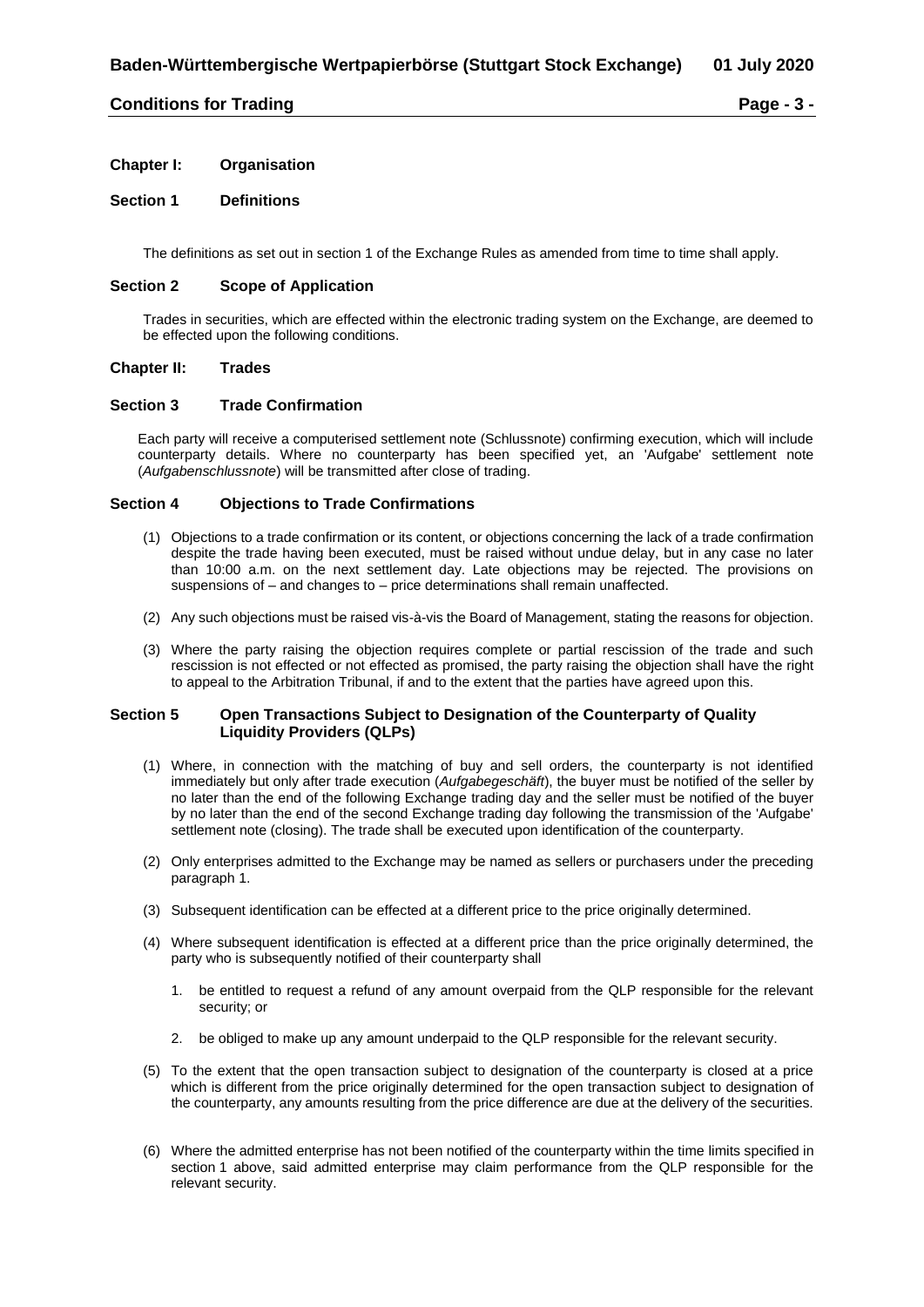# **Conditions for Trading Page - 4 -**

(7) The provisions on compulsory settlement shall apply.

#### <span id="page-3-0"></span>**Chapter III: Settlement of and Measures against Failed Settlements**

#### <span id="page-3-1"></span>**Section 6 Time for Trade Settlement**

Exchange trades shall be delivered and settled on the scheduled settlement date, with the scheduled settlement date being the second contractual day of performance following trade execution.

#### <span id="page-3-2"></span>**Section 7 Types of Delivery**

- (1) Delivery must take place in the form of a transfer of ownership interest in a bulk of fungible securities on collective deposit (*Girosammelbestand*), or in another form of custody suitable for the execution of Exchange trades (e.g. with a foreign depository), or in the form of a transfer of securities deliverable through an exchange. Interim certificates are not deliverable.
- (2) Deliveries of securities eligible for collective custody must be made in the form of a book entry transfer through a securities depository which is admissible pursuant to section 1 (3) of the German Securities Deposit Act (*Depotgesetz*), unless the Board of Management has specified otherwise, pursuant to section 13 (5) of the Exchange Rules of the Stuttgart Stock Exchange. Securities not included in collective custody may be delivered via this depository.
- (3) Delivery in a special form, or in specific denominations, or of physical securities of a particular series or group, may not be requested.

#### <span id="page-3-3"></span>**Section 8 Calculation of Accrued Interest**

- (1) With respect to trades in debt securities, accrued interest will be calculated at the rate at which the relevant securities bear interest, unless otherwise announced by the Board of Management.
- (2) The seller is entitled to accrued interest, up to and including the calendar day prior to performance. The calculation of interest shall be governed by the terms and conditions applicable to the relevant security.

#### <span id="page-3-4"></span>**Section 9 Replacement of Dividend or Interest Coupons**

- (1) With respect to the delivery of securities, the next following dividend coupon (with regard to the trade date) may be replaced by another dividend coupon for the same security (same German security identification number (WKN)/international security identification number (ISIN)) having the same denomination and maturity. This also applies to foreign securities denominated in a foreign currency, subject to any other provisions being made by the Board of Management.
- (2) Delivery of securities may be made without the interest coupon that will fall due next, provided that the recipient is reimbursed for the value of the missing interest coupon; with respect to bonds denominated in foreign currency that do not have a fixed conversion rate, the value of the missing interest coupon shall be calculated based on the exchange rate determined pursuant to section 18 on the day on which the trade was entered into. This shall not apply to bonds which are traded flat of interest.
- (3) In the case of a delivery with respect to a trade in bonds with warrants attached, the warrant which has been separated but is of the same type and denomination may bear a number different than the number of the bond delivered if it can be traded separately.
- (4) With respect to the delivery of shares from which the dividend coupon has been separated after the annual general meeting, the value of the dividend coupon may be set off against the purchase price unless it represents rights other than the dividend claim. In the case of foreign shares, the amount to be set off shall be calculated based upon a market-driven exchange rate determined on the day on which the dividend became payable; if such day is not an Exchange trading day, the calculation shall be made on the basis of a market-driven exchange rate for the next Exchange trading day.

#### <span id="page-3-5"></span>**Section 10 New Security Certificates and Coupon Sheets**

(1) If new security certificates and/or coupon sheets are issued, only new security certificates and coupon sheets will be deliverable as of the end of the first month following the commencement of their issuance, unless otherwise determined by the Board of Management.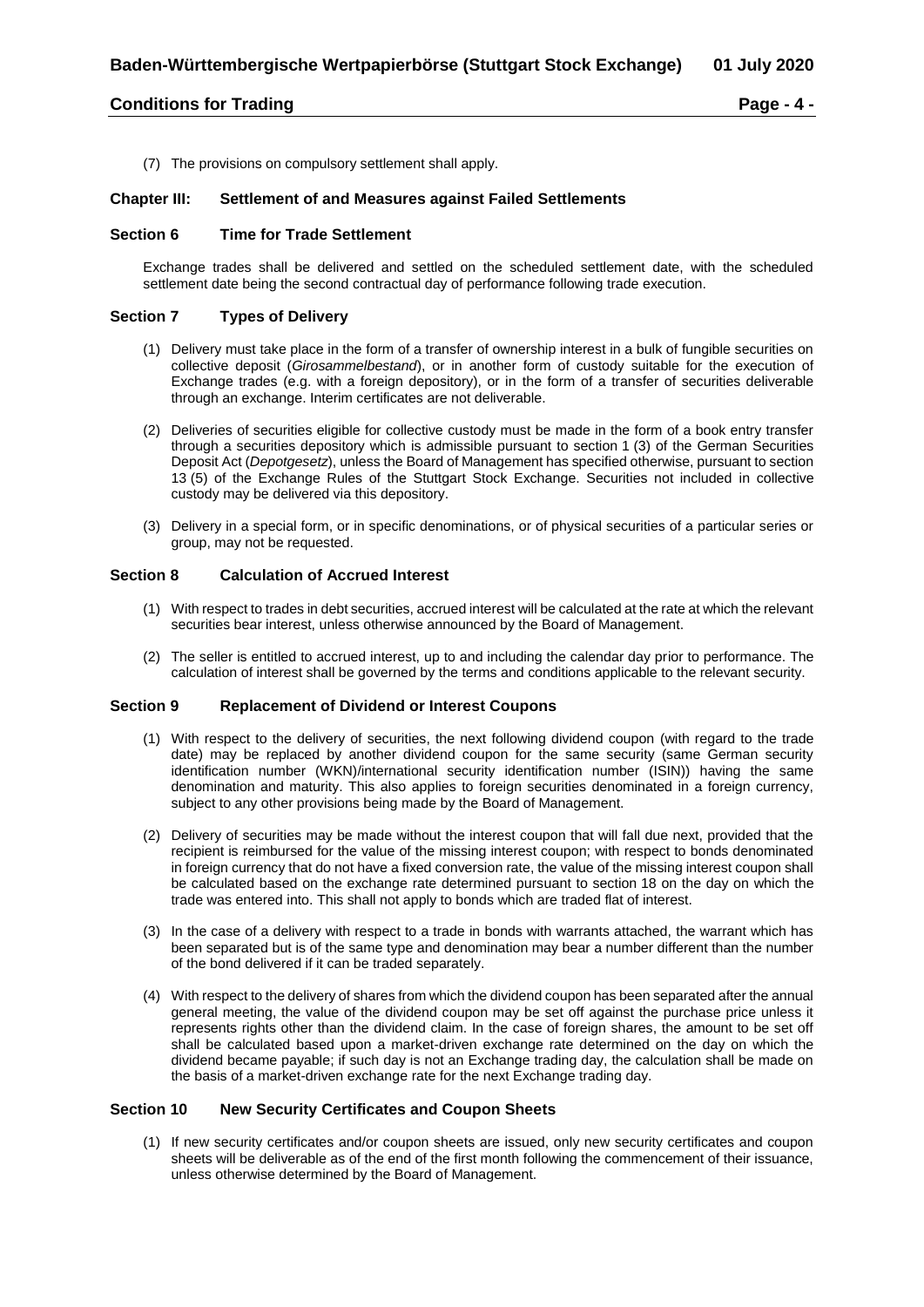# **Conditions for Trading Page - 5 -**

(2) If the issuance of new coupon sheets is announced at a time when an old interest or dividend coupon is still attached to the certificate, only new security certificates and coupon sheets will be deliverable as of the end of the first month following the commencement of their issuance, in the absence of other provisions.

#### <span id="page-4-0"></span>**Section 11 Undeliverable Securities; Replacement Certificates**

- (1) Securities are undeliverable if
	- 1. they are forged or have been adulterated;
	- 2. they are incomplete or have not been issued in complete form;
	- 3. they show material mutilations; or
	- 4. a public notice procedure (*Aufgebotsverfahren*) has been instituted or public objections have been raised (*mit Opposition belegt*) with respect to them; in accordance with standard market practice, public objections are deemed to have been raised with respect to securities that have been included in the list of objected securities (*Oppositionsliste*) of the "Wertpapier-Mitteilungen".
- (2) The purchaser may request delivery of deliverable securities instead of undeliverable securities; in such case, rescission of the trade cannot be claimed. If the seller does not comply with the buyer's request without delay, the buyer is entitled to conduct compulsory settlement.
- (3) The buyer must notify the seller of any defects pursuant to paragraph (1) no. 2 to 4 no later than one month after delivery; otherwise, delivery is deemed to have been approved by the buyer.
- (4) If replacement certificates are issued following a court decision with respect to lost securities barring any holder's title (*Ausschlussurteil*), such replacement certificates constitute deliverable securities only if the issuer has endorsed each of them as a "Replacement Certificate" (*Ersatzurkunde*), such endorsement bearing a legally binding signature on behalf of the issuer.
- (5) If an issuer replaces a mutilated certificate with a new certificate, such certificate must not be endorsed as a replacement certificate if the mutilated certificate has been destroyed and the new certificate is identical in all respects to the other certificates representing securities of the same kind and if it bears the number of the destroyed certificate.

# <span id="page-4-1"></span>**Section 12 Determination of Deliverability**

The relevant securities depository shall determine whether securities are undeliverable, pursuant to section no. 1 to 3 above.

#### <span id="page-4-2"></span>**Section 13 Trades in Registered Shares**

If a transfer of registered shares is subject to the consent of the issuer (section 68 (2) of the German Stock Corporation Act (*Aktiengesetz* – "AktG")) or if the rights of a buyer of shares can only be exercised upon his or her entry into the share register (section 67 (2) of the AktG), the refusal of the consent or of the entry into the share register does not give the buyer a claim for repayment of the purchase price or for damages unless the refusal is due to a defect pertaining to the endorsement, transfer in blank or application in blank for registration of transfer.

#### <span id="page-4-3"></span>**Section 14 Deliverability of Registered Shares**

- (1) Registered shares are deliverable if the most recent, and only the most recent, transfer (section 68 (1) of the AktG) has taken the form of an endorsement in blank.
- (2) In addition, registered shares which are transferable only with the consent of the company (section 68 (2) of the AktG) are deliverable if the most recent, and only the most recent, transfer has been effected through a transfer in blank or if applications in blank from the seller for registration of transfer are attached to the shares.
- (3) Section 7 (1) through (3) above shall apply *mutatis mutandis*.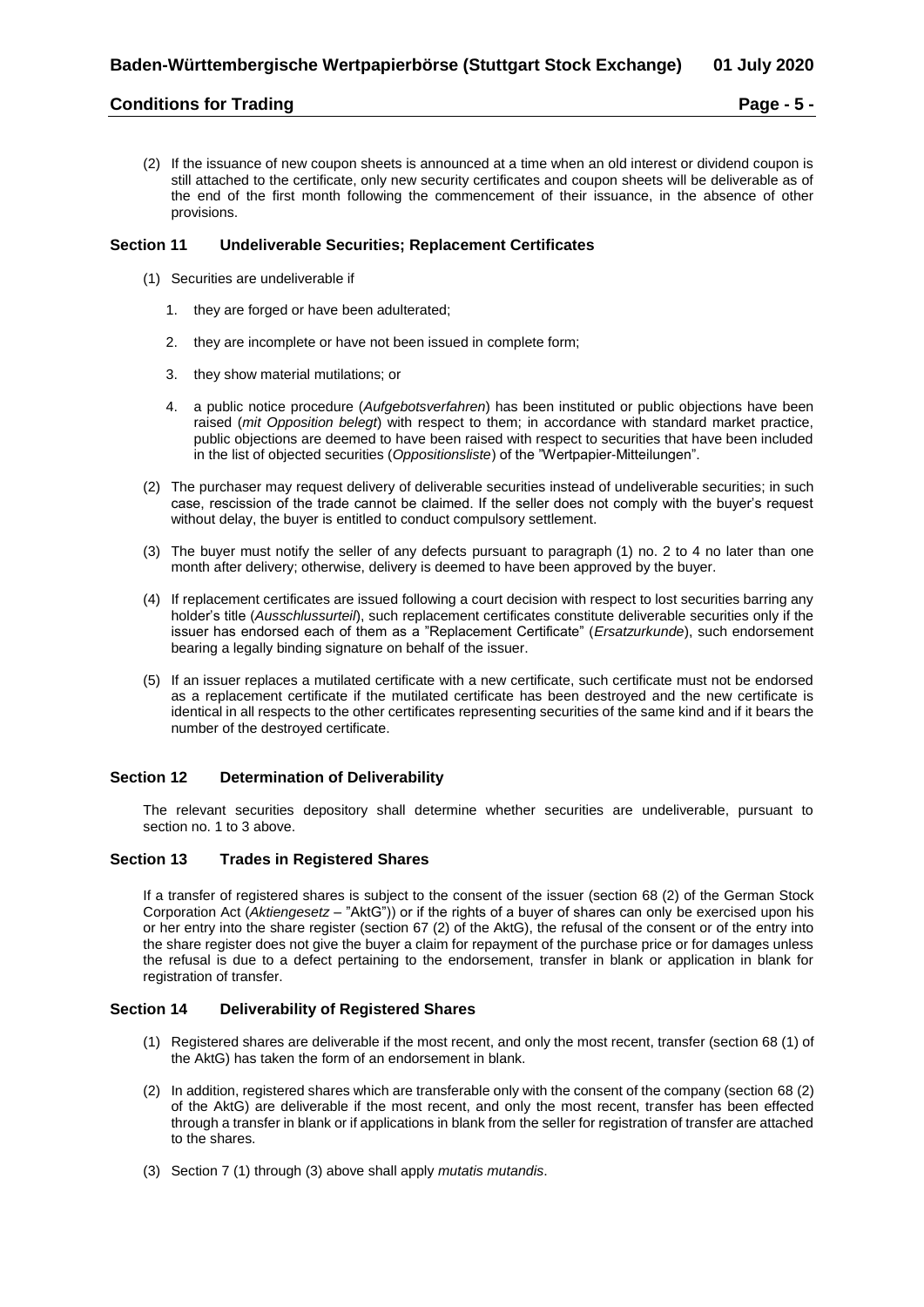# **Conditions for Trading Page - 6 -**

# <span id="page-5-0"></span>**Section 15 Trades in Partly-Paid Shares**

- (1) In the event of a trade in partly-paid shares, the buyer must evidence to the seller within ten Exchange trading days following delivery that he or she has applied for transfer to the new shareholder with the company. If the buyer does not comply with this obligation, the seller may request from the buyer security in an amount equal to the capital contribution not yet made. Even in the event of a timely application, the buyer must furnish collateral to the seller upon request if the new shareholder has not been registered with the company within eight weeks after delivery.
- (2) The obligation to furnish collateral to the seller does not arise if the purchaser has previously furnished collateral to the company in order to effect the registration of transfer.
- (3) The collateral furnished to the seller shall be released as soon as the new shareholder has been registered with the company. A statement from the company confirming registration shall suffice as evidence of registration.
- (4) The costs of registration of transfer shall be borne by the buyer.

## <span id="page-5-1"></span>**Section 16 Trades in Repayable Securities**

- (1) Trading in bonds shall be suspended two Exchange trading days prior to the date of the drawing notified to the Board of Management. Quotation shall be resumed on the second Exchange trading day following the date of the drawing.
- (2) Upon notice of early redemption of an issue in whole or in part as well as voluntary repurchase or conversion offers, trading in the debt securities in question shall be suspended immediately, until the end of the Exchange trading day following the publication of such measure. The Board of Management may adopt different rules.
- (3) Trading in debt securities due in whole, or with respect to which notice of early redemption has been given, will be discontinued two Exchange days prior to maturity. This shall also apply to convertible bonds and bonds with warrants attached. For warrants issued by German public limited companies on their own shares, trading shall be discontinued no later than one Exchange trading day prior to the expiration of the option right. If the conversion right expires prior to the discontinuation of trading in the bonds upon final maturity, an announcement will be made until discontinuation to the effect that the quotation of the bond is meant 'ex conversion right'. The Board of Management may adopt different rules.
- (4) Upon notice of the early redemption of certain securities or securities in certain denominations, the deliverability of such securities or securities in such denominations will be revoked immediately.
- (5) With respect to drawings or early redemptions in part, trades which have been entered into prior to the discontinuation of the quotation must be settled at least one day prior to the drawing or the early redemption in part.
- (6) In the event that securities have been delivered which have been drawn or in respect to which notice of partial early redemption was given prior to the settlement day, the buyer has the right, within ten Exchange trading days after the settlement day, to request an exchange of such securities for securities which have not been drawn or in respect to which no notice of early redemption has been given.
- (7) The buyer may claim damages if the seller has neither delivered securities nor sent a list of transferred securities (Nummernaufgabe) in writing or by written telecommunication by the day prior to the drawing, and if the buyer thus loses the benefit of the drawing or the partial early redemption. The amount of damages is calculated based upon the difference between the redemption price and the price for the trade in question, multiplied by the ratio of the amount of redemption payments and the amount of securities outstanding prior to the drawing or the early redemption.

# <span id="page-5-2"></span>**Section 17 Ancillary Rights and Obligations**

Unless otherwise provided and subject to applicable rules, securities must be delivered including all rights and obligations pertaining to them at the time at which the trade was entered into.

## <span id="page-5-3"></span>**Section 18 Inclusion of Exchange Rates for Bonds Denominated in Foreign Currency**

Where bonds are traded in foreign currency and the trades entered into in such bonds are settled in euros, this shall be based on an exchange rate that is in line with prevailing market conditions. The Board of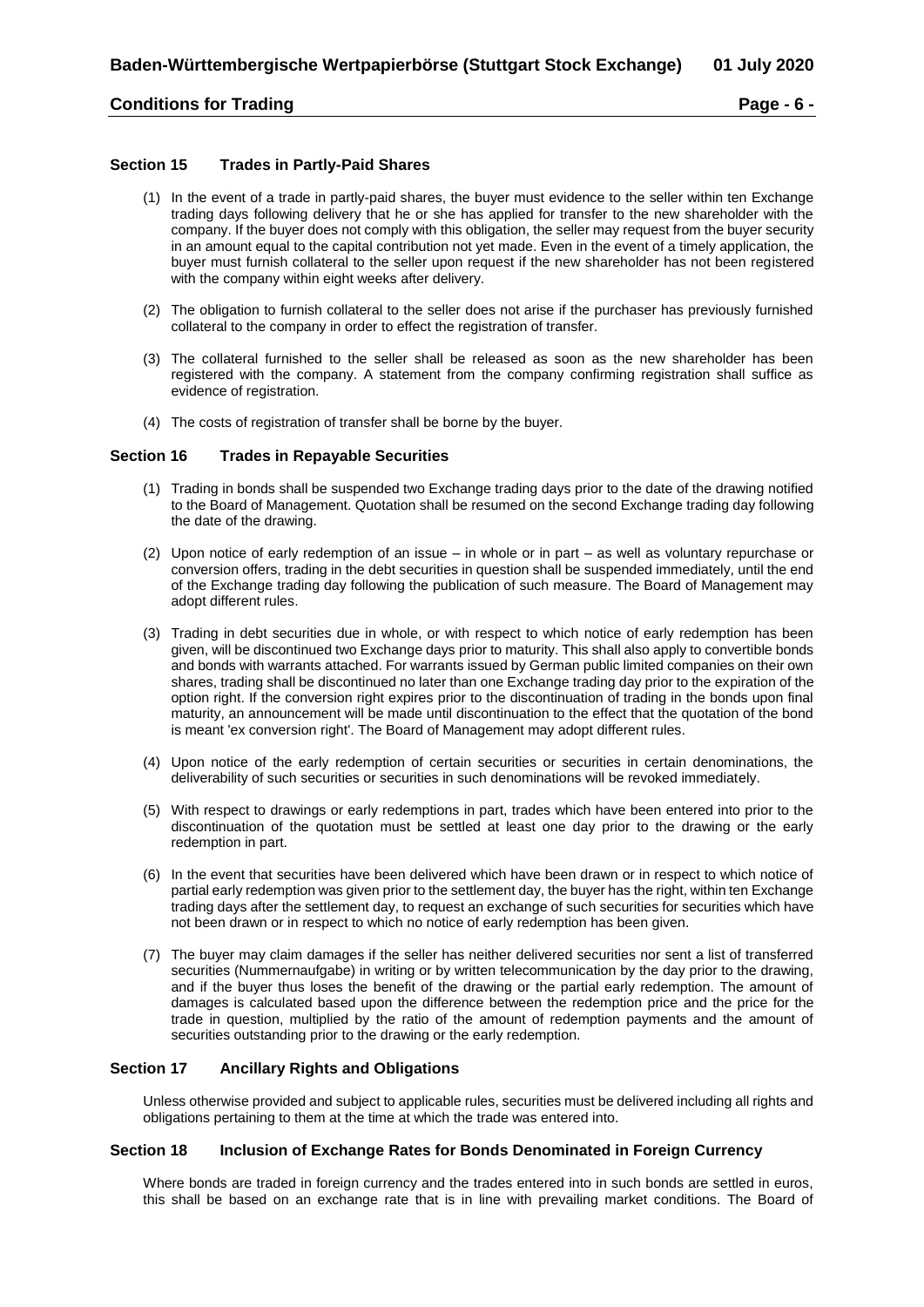# **Conditions for Trading Page - 7 -**

Management is authorised to specify more detailed requirements concerning exchange rates, and the extent to which these rates are binding.

#### <span id="page-6-0"></span>**Section 19 Transfer of Accounts Receivable and Other Rights**

Accounts receivable and other rights arising from Exchange trades may only be transferred to enterprises admitted to trading on the Exchange. This shall not apply in the event of a transfer of accounts receivable to a deposit protection scheme.

#### <span id="page-6-1"></span>**Section 20 Consequences of Rejection of Delivery without Cause**

If a buyer rejects the delivery of securities without cause, the buyer must reimburse the seller for the loss of interest, calculated at the applicable rate for the marginal lending facility of the European Central Bank, and for any other direct damages which the seller may have incurred.

#### <span id="page-6-2"></span>**Section 21 Notice of Compulsory Settlement**

- (1) If a party has not settled in a timely manner, the non-defaulting party may specify a grace period for performance by registered mail or in writing, return receipt requested, or by fax, in any case under penalty of compulsory settlement (Zwangsregulierung). The grace period may elapse no earlier than one-and-ahalf hours prior to the commencement of Exchange trading on the next Exchange trading day if the defaulting party received the letter at his or her offices no later than thirty minutes prior to the commencement of Exchange trading or at the Exchange no later than thirty minutes after the commencement of Exchange trading, in all other cases no earlier than one-and-a-half hours prior to the commencement of Exchange trading on the next succeeding Exchange trading day. If the grace period expires without settlement being effected, the non-defaulting party may conduct compulsory settlement on the Exchange trading day on which the grace period expires.
- (2) Such notice shall be deemed to have been served on the defaulting party if the notice cannot be served on the defaulting party, for reasons within the control of that party – especially where the defaulting party has failed to give notice of any changes to contact details which must be notified pursuant to section 13 (6) of the Exchange Rules. In the case of fax transmission, evidence of the notice of compulsory settlement having been served (or of the attempt to deliver such notice) may be provided by way of the fax transmission report showing the defaulting party's number as being ready for fax reception.
- (3) If a party has indicated its unwillingness or inability to perform, or the exchange of a security which has been declared undeliverable has been refused, the other party may conduct compulsory settlement without delay and without granting a grace period.
- (4) The same applies if a party becomes insolvent, has ceased payments, or submits composition proposals with respect to undisputed obligations to his or her creditors, or does not make payment with respect to undisputed and due debts. Obligations which have been declared valid by a final and non-appealable court decision or by an arbitration award which has been declared enforceable pursuant to the rules of the German Code of Civil Procedure (Zivilprozessordnung) are treated as undisputed debts. Compulsory settlement may be carried out without delay as soon as the non-defaulting party becomes aware of the circumstances set out in sentence 1.
- (5) If the defaulting party declares, prior to being given notice of compulsory settlement or in response to such notice, that it is unable to instruct the performance of an Exchange trade due to governmental or judicial measures, compulsory settlement may only be conducted if no deposit insurance scheme has guaranteed the future settlement of the securities trades within two Exchange trading days. In the event of a dispute, the Arbitration Tribunal will decide if (and to the extent) the parties have agreed upon. In exceptional cases, the Arbitration Tribunal may permit the non-defaulting party to rescind the trade.

#### <span id="page-6-3"></span>**Section 22 Conduct of Compulsory Settlement**

- (1) If the non-defaulting party chooses to carry out compulsory settlement, this must be effected in the form of a purchase or sale at the next possible price determined on the day of compulsory settlement.
- (2) The non-defaulting party must inform the defaulting party of the conduct of compulsory settlement and the price of compulsory settlement on the day of compulsory settlement, by registered mail or in writing, return receipt requested, or by fax; otherwise, compulsory settlement will not be binding on the defaulting party. Section 21 (1) sentences 3 and 4 shall apply *mutatis mutandis*. The non-defaulting party must notify the defaulting party without delay if compulsory settlement was successfully executed. The non-defaulting party's claim on delivery against the defaulting party shall lapse upon such notice being given. If the